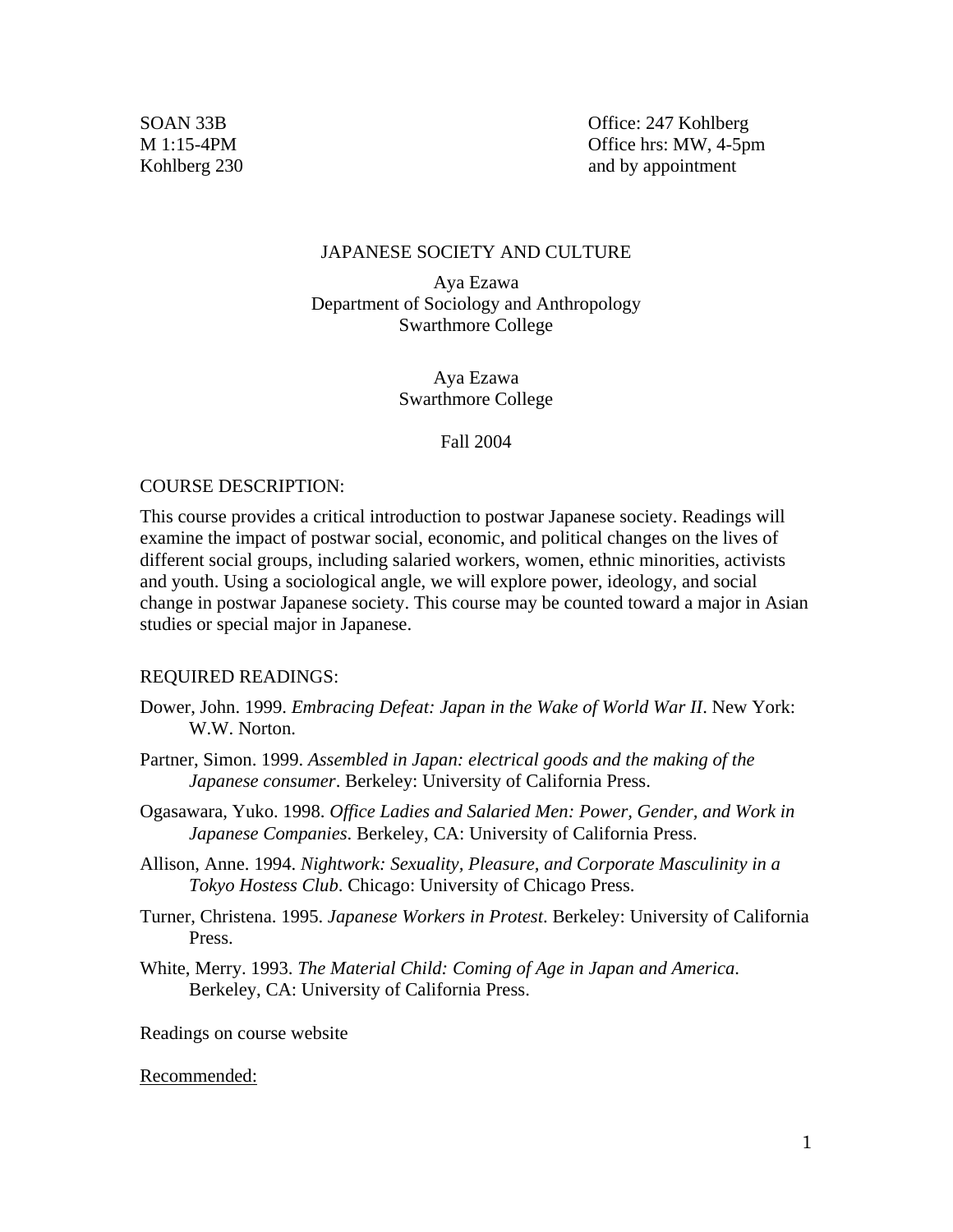Gordon, Andrew. 2003. *A modern history of Japan: from Tokugawa times to the present*. New York: Oxford University Press.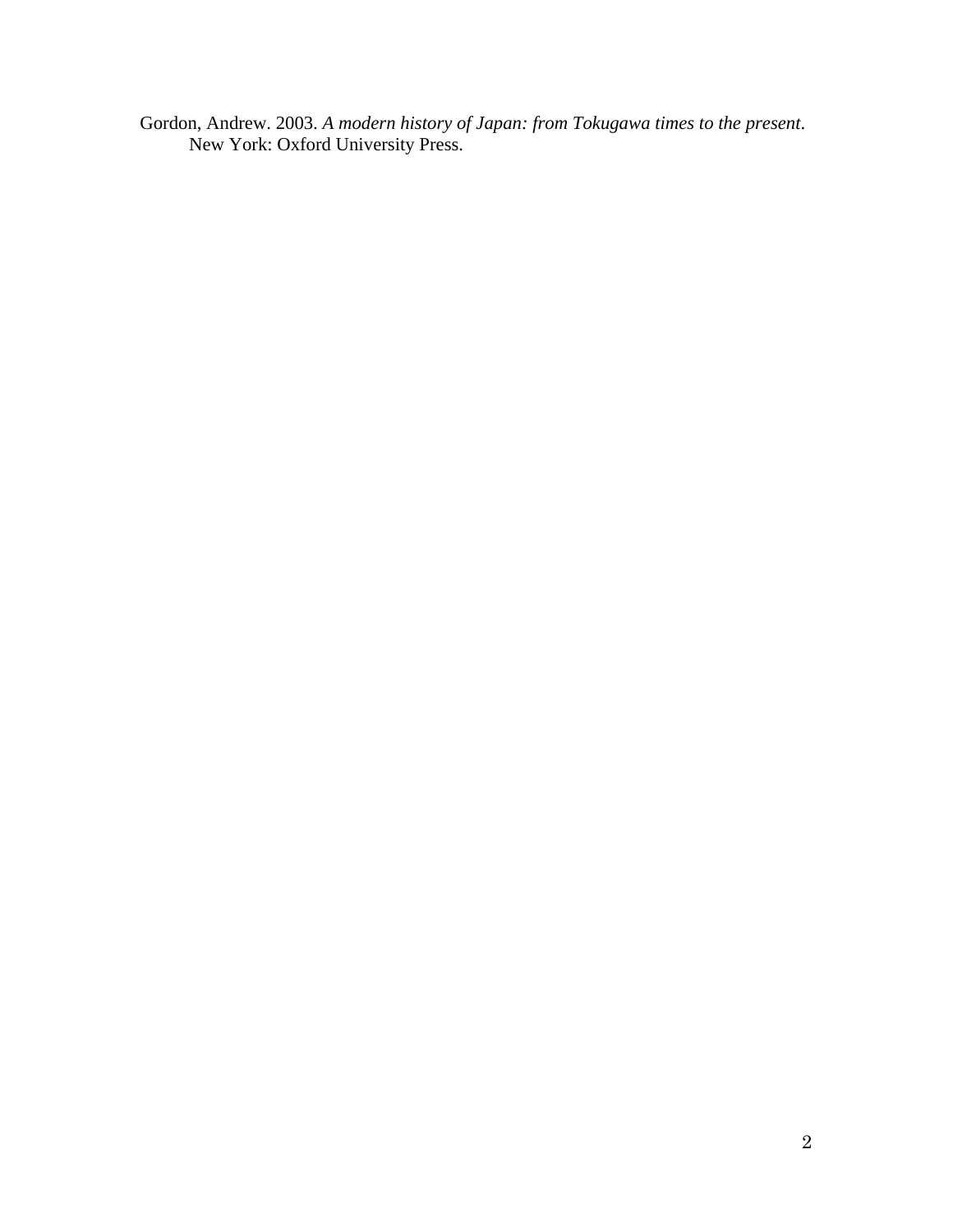# COURSE REQUIREMENTS:

## Discussion paper

Each week, two students will present on the topic of the day and lead the discussion. Presentations should be based on a five-page discussion paper, which outlines and critically assesses the main argument of the readings. You should not merely summarize the readings in your paper. The discussion paper is due on the day of your presentation.

## Midterm take-home exam

Topics for the midterm take-home exam will be distributed in class two weeks prior to the due date. In your essay, you will be asked to discuss central problems raised by the assigned readings and lectures so far. The essay should be double spaced and five pages long.

## Literature review

You should write a five-page literature review on a topic related to your research paper. In your review, you should provide an overview of the existing literature on your topic of research and outline the main arguments advanced by different authors. The literature review is due November 8th.

## Research paper:

A one-page proposal, which states your topic and major question, as well as a short bibliography is due October 25. The final paper should be 12-15 pages long. Drafts of final papers will be discussed in class on November 22 and 29.

### Attendance, class participation, and webmemos:

You should attend all class meetings, read the assigned materials in time for class and actively participate in class discussion. You should also make weekly postings on the course website, in which you reflect on the readings of that week. Postings are due at 8am on the day of class. The discussion board for the postings is located under 'communication' – 'discussion boards.'

| Evaluation:                                        |     |
|----------------------------------------------------|-----|
| Discussion paper $-$ day of presentation           | 20% |
| Midterm essay $-$ Oct. 4                           | 20% |
| Literature review $-$ Nov. 8                       | 10% |
| Research paper $-$ Dec. 10                         | 30% |
| Attendance, class participation, webmemos – weekly | 20% |
|                                                    |     |

*Late papers will result in a reduction of your grade*.

# Course website**:**

Evaluation:

You can access the course website by clicking on "blackboard" under "finding what you need" on the library homepage [\(http://www.swarthmore.edu/Library/](http://www.swarthmore.edu/Library/)). Your login for Blackboard is your username preceded by sc. (e.g. sc.username). If you don't know your password, use the 'forgot your password?' function. The title of the course should appear on the upper right hand side after you login. To access required readings, click on "Course Documents" on the course website.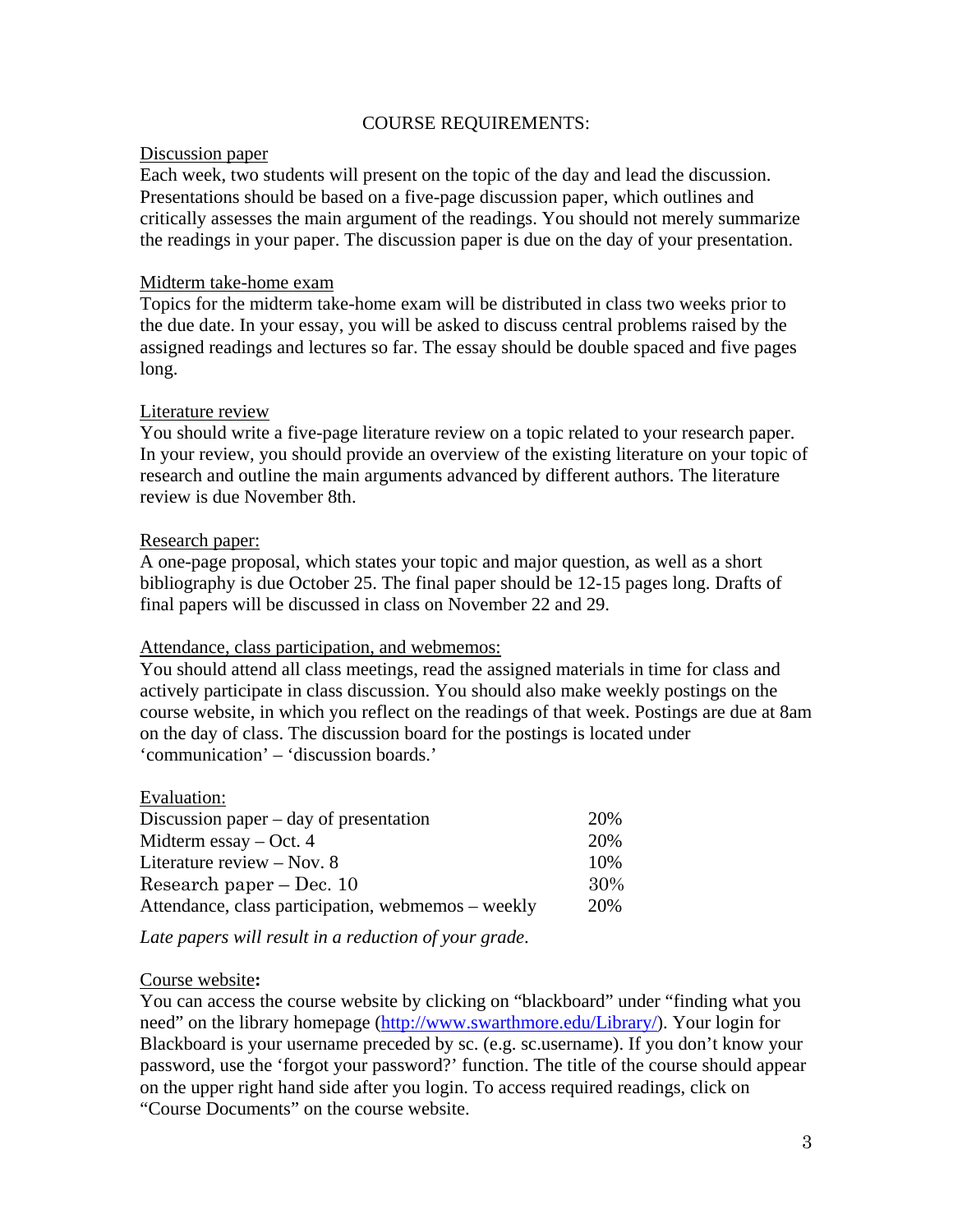### COURSE SCHEDULE

### **POSTWAR JAPAN: AN INTRODUCTION**

*August 30* 

## **1. Introduction**

#### *September 6*

#### **2. New beginnings: War and Occupation**

Film screening: *Occupied Japan: An Experiment in Democracy,* Oregon Public Television (1996, 60 min)

Dower, John. 1999. *Embracing Defeat: Japan in the Wake of World War II*. New York: W.W. Norton, chapters 1-4

### *September 13*

### **3. Democracy and postwar reconstruction**

Dower, John. 1999. Embracing Defeat: Japan in the Wake of World War II. New York: W.W. Norton. Chapters 6-9, 12-14, 17 & Epilogue

#### *September 20*

#### **4. Japan's Economic Miracle and the New Middle Class**

Partner, Simon. 1999. *Assembled in Japan: electrical goods and the making of the Japanese consumer*. Berkeley: University of California Press. Introduction, chapters 1-5

### Recommended:

Gordon, Andrew. 2003. *A modern history of Japan: from Tokugawa times to the present*. New York: Oxford University Press, chapter 14

*September 27* 

#### **5. Office Ladies, salarymen, and the company system**

Ogasawara, Yuko. 1998. *Office Ladies and Salaried Men: Power, Gender, and Work in Japanese Companies*. Berkeley, CA: University of California Press.

*October 4 – Midterm essay due* 

#### **6. Corporate entertainment and the construction of gender identities**

Allison, Anne. 1994. *Nightwork: Sexuality, Pleasure, and Corporate Masculinity in a Tokyo Hostess Club*. Chicago: University of Chicago Press.

*Library research session* 

### OCTOBER HOLIDAY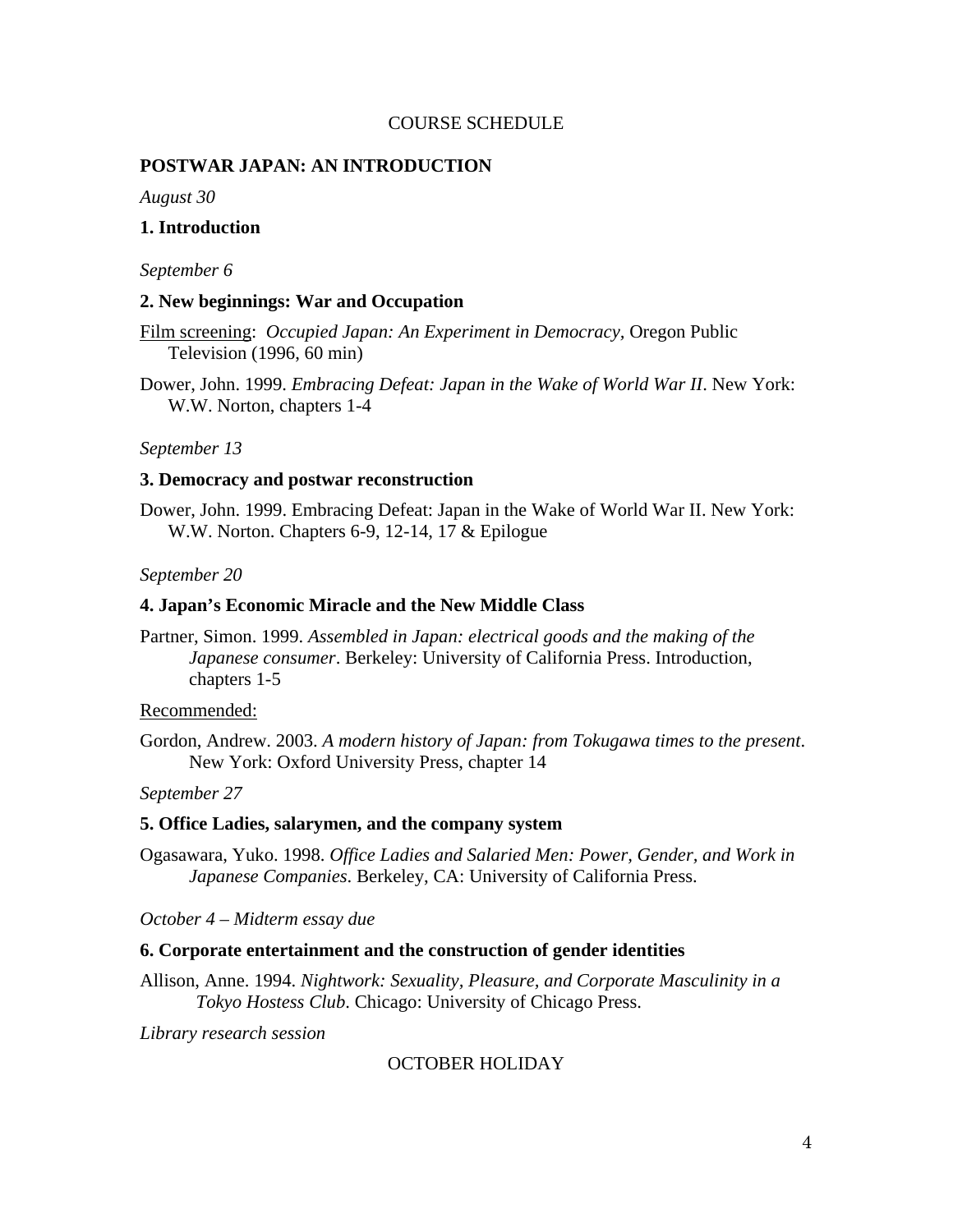# **POLITICS AND PROTEST**

*October 18* 

## **7. Protest and democracy**

Turner, Christena. 1995. *Japanese Workers in Protest*. Berkeley: University of California Press.

## Recommended:

Gordon, Andrew. 2003. "Political Struggles and Settlements of the High Growth Era,"*A modern history of Japan: from Tokugawa times to the present*. New York: Oxford University Press. Chapter 15

# *October 25 – Research paper proposal due*

## **8. Women and politics**

- Pharr, Susan J. 1981. "The Background to the Contemporary Struggle: Gaining Political Rights in Japan." *Political Women in Japan*. Berkeley: University of California Press.
- Uno, Kathleen S. 1993. "The Death of the "Good Wife, Wise Mother"?" Pp. 293-322 in *Postwar Japan as History*, edited by A. Gordon. Berkeley, CA: University of California Press.
- Hastings, Sally. 1996. "Woman Legislators in the Postwar Diet." Pp. 271-300 in *Re-Imaging Japanese Women*, edited by A. Imamura. Berkeley: University of California Press.
- Steinhoff, Patricia G. 1996. "Three Women Who Loved the Left: Radical Women Leaders in the Japanese Army Movement." in *Re-Imaging Japanese Women*, edited by A. Imamura. Berkeley: University of California Press.

# **INEQUALITY, DIVERSITY, AND SOCIAL CHANGE**

*November 1* 

# **9. Race and ethnicity**

- Ryang, Sonia. 2000. *Koreans in Japan: Critical Voices from the Margin*. New York: Routledge. Chapters by
- Sonia Ryang, "Introduction: resident Koreans in Japan"
- Chikako Kashiwazaki, "The politics of legal status: the equation of nationality with ethnonational identity"
- Koichi Iwabuchi, "Political correctness, postcoloniality, and the self-representation of 'Koreanness' in Japan"
- Jeffry T. Hester, "Kids between nations: ethnic classes in the construction of Korean identities in Japanese public schools."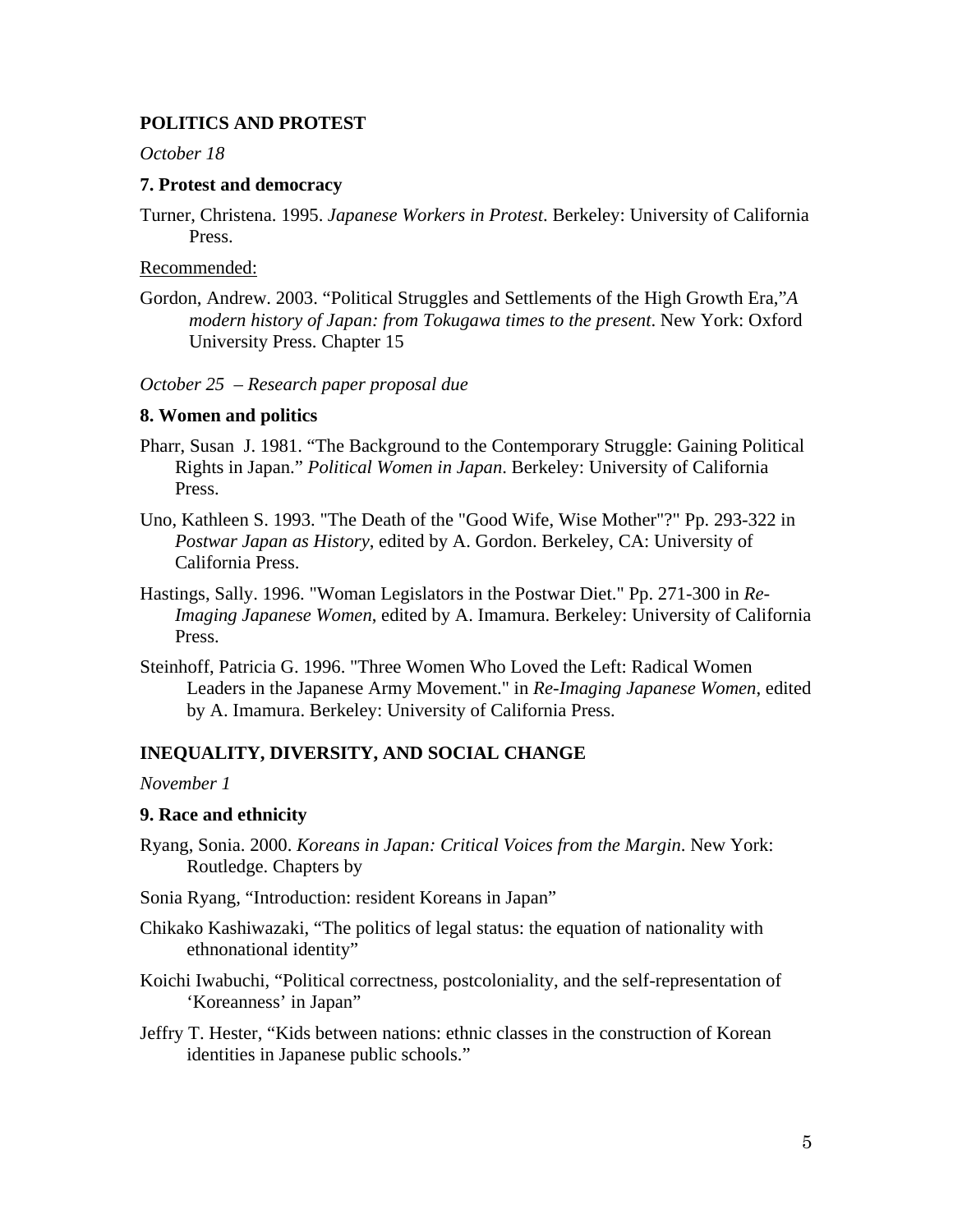## Recommended:

Hiromitsu Inokuchi, "Korean ethnic schools in occupied Japan, 1945-1952"

*November 8 – Literature review due* 

## **10. Youth**

White, Merry. 1993. *The Material Child: Coming of Age in Japan and America*. Berkeley, CA: University of California Press.

## Recommended:

Rohlen, Thomas P. 1983. *Japan's High Schools*. Berkeley, CA: University of California Press. Conclusion

## *November 15*

## **11. Japanese popular culture at home and abroad**

- Kinsella, Sharon. 2000. "Adult Manga and the Regeneration of National Culture." *Adult Manga: Culture and Power in Contemporary Japanese Society*. Honolulu: University of Hawaii Press. Chapter 3
- Allison, Anne. 2000. "Sailor Moon: Japanese Superheroes for Global Girls." Pp. 259-278 in *Japan Pop!*, edited by T. J. Craig. Armonk: M.E. Sharpe.
- Shiraishi, Saya S. 2000. "Doraemon Goes Abroad." Pp. 287-307 in *Japan Pop!*, edited by T. J. Craig. Armonk, NY: M.E. Sharpe.
- Iwabuchi, Koichi. 2004. "How "Japanese" is Pokemon?" Pp. 53-79 in *Pikachu's Global Adventure*, edited by J. Tobin. Durham: Duke University Press.

# Recommended:

Schodt, Frederik L. 1996. *Dreamland Japan: Writings on Modern Manga*. Berkeley, CA: Stone Bridge Press. Chapter 1

# November 22

# **12. Gender and sexual identities**

- Film: Shinjuku Boys, directed by Kim Longinotto, Jano Williams, and John Mister (1996, 53 min)
- Lunsing, Wim"Japan: Finding Its Way?" in Barry D. Adam, Jan Willem Duyvendak, and Andre Krouwel (eds.), The Global Emergence of Gay and Lesbian Politics, pp. 293-325, (Phiadelphia: Temple University Press, 1999).
- Lunsing, Wim. 2003. "What masculinity?: transgender practices among Japanese 'men'." Pp. 20-36 in *Men and masculinities in Contemporary Japan*, edited by J. E. Roberson and N. Suzuki. New York: RoutledgeCurzon.

## *Research paper presentations*

# THANKSGIVING BREAK